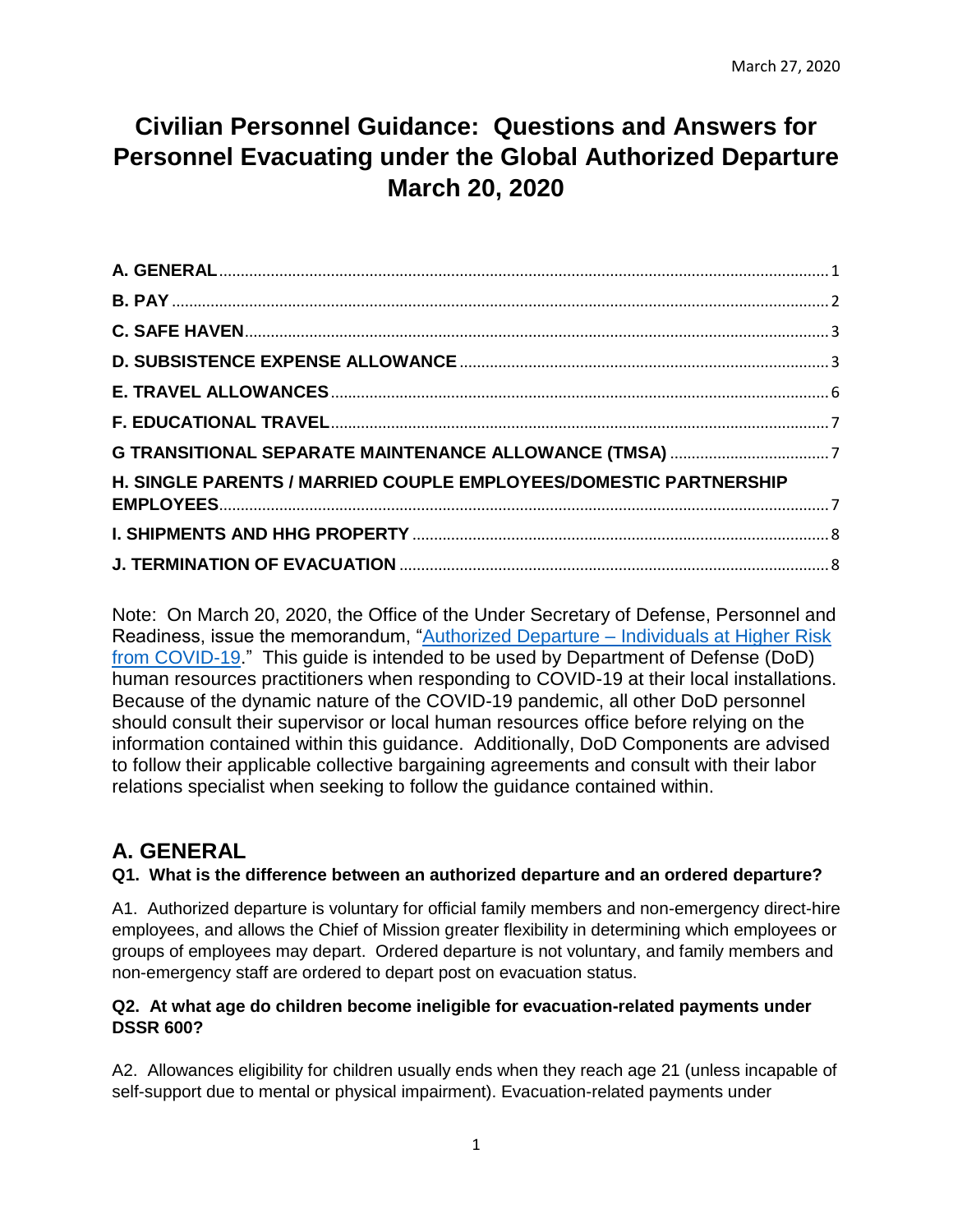Department of State Standardized Regulations (DSSR) 600 are no exception to this rule. The definition of "children" found at DSSR 040m under "Family" governs their eligibility for foreign allowances except when waived or modified in specific DSSR sections that follow 040. DSSR 600 contains no such waiver or modification.

#### **Q3. I am a DoD employee who has been evacuated in accordance with an official evacuation order. What financial assistance will the Department provide to me?**

A3. If you are a DoD employee covered by an evacuation order, you are eligible for additional payments, which will help cover travel and subsistence expenses incurred as a result of your evacuation, and that of your dependents. Approved travel expenses and per diem are payable from the departure date through the date you and your dependents arrive at the safe haven. Approved subsistence expenses are payable from the date following arrival at the safe haven and may continue until terminated by cancellation of the evacuation order, return to the regular duty station, or other appropriate action.

## <span id="page-1-0"></span>**B. PAY**

### **Q1. I was evacuated, what happens to my pay?**

A1. If you are covered by an official evacuation order and you are prevented from performing the regular duties of your position, you may continue to receive pay, commonly known as "evacuation pay," without charge to leave, for up to thirteen pay periods unless:

- the activity establishes an alternate work site for you;
- the evacuation order is terminated and you are directed to return to your official duty station;
- you fail to perform assigned work while evacuated; or
- you resign/retire from the Department.

#### **Q2. I had no money available to me at the time of the evacuation. What should I do?**

A2. If you are covered by an evacuation order, your activity may advance you an amount equal to what you normally would receive for two pay periods. The Defense Finance and Accounting Services (DFAS) will take statutory deductions required by law from your pay including retirement, social security (Federal Insurance Contributions Act tax), and income tax withholdings.

#### **Q3. How do I apply for an advance?**

A3. Generally, DoD Form 2461 "Authorization for Emergency Evacuation Advance and Allotment Payments for DoD Civilian Employees" is used for all civilian payments. You should contact your Component for further instructions.

### **Q4. Will I have to repay the advance?**

A4. The advance payment is equivalent to a loan and must be repaid unless an authorized management official decides to waive recovery based on a determination that such recollection would be against equity or good conscience or against the public interest.

### **Q5. Will my evacuation pay be reduced if I receive an advance?**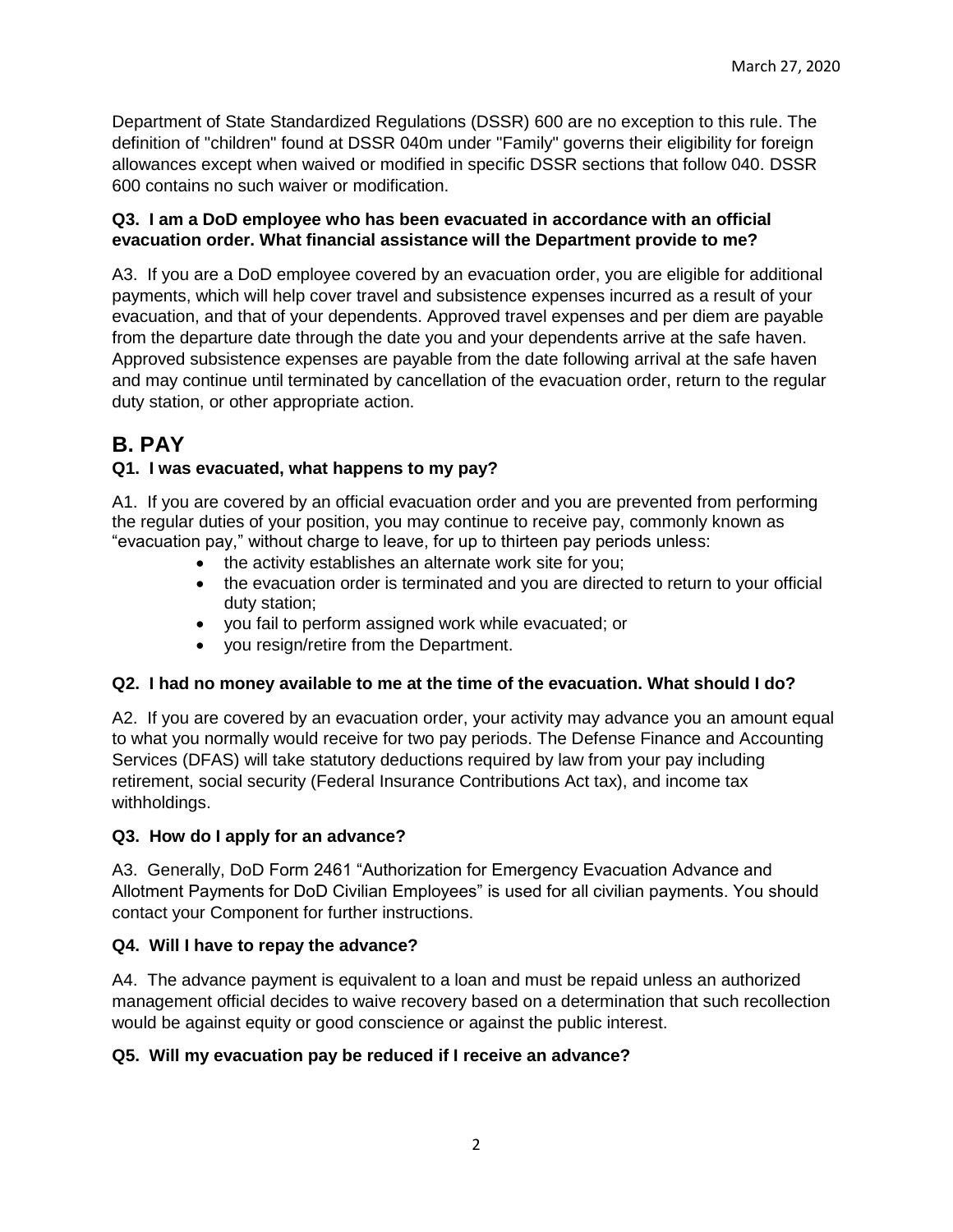A5. No. An advance is subject to repayment, but evacuation pay is equivalent to the continuation of your regular salary for each pay period you are eligible.

#### **Q6. How will I receive evacuation pay?**

A6. The DFAS will make the payments on your regular payday either through electronic funds transfer or by hard-copy check. If you need your checks sent to an alternate address, you should notify DFAS of the address change by calling the DFAS Customer Contact Center at (888) 332-7411.

#### **Q7. How is evacuation pay computed?**

A7. DFAS will determine the days and hours each employee covered by an evacuation order would have been expected to work during the pay period. Payments include appropriate night pay differential and Sunday premium pay as well as any law enforcement availability pay, administratively uncontrollable overtime pay, standby duty premium pay, regular overtime pay for firefighters covered by section 5545b of title 5, U.S.C., retention allowance payments, physicians comparability allowances and supervisory differential, as applicable. DFAS will take statutory deductions required by law from the employee's pay including retirement, social security (FICA), authorized allotments, and income tax withholdings.

#### **Q8. What are my responsibilities while receiving evacuation pay?**

A8. Your activity may require you to perform any work considered necessary during the period of the evacuation without regard to your grade or normal job responsibilities. If your activity requires you to report to a work site in a different geographic location, you may be entitled to temporary duty travel allowances.

#### **Q9. What will happen if I fail to perform assigned work while evacuated?**

A9. Failure or refusal to perform assigned work is a basis for terminating evacuation payments.

## <span id="page-2-0"></span>**C. SAFE HAVEN**

#### **Q1. What is a safe haven?**

A1. A safe haven is a location or place officially designated to which an employee and/or dependents will be ordered or authorized to depart. Safe havens are designated by the Secretary of State;, specifically the State Under Secretary for Management designates the United States (the 50 United States and the District of Columbia), a foreign location, or both when necessary as the official safe haven location(s).

## <span id="page-2-1"></span>**D. SUBSISTENCE EXPENSE ALLOWANCE**

#### **Q1. When do Subsistence Expense Allowance (SEA) benefits commence for evacuees?**

A1. U.S. or Foreign Safe haven: SEA benefits will commence from the day following arrival at the safe haven location. No SEA will be paid for travel enroute to the safe haven location.

Alternate Safe haven: If an alternate safe haven is approved prior to the eligible family members (EFMs) evacuation, SEA benefits will commence from the day following arrival at the alternate safe haven location. If an alternate safe haven is approved after evacuees have arrived at that location, SEA will commence no earlier than the date the Department approved the request for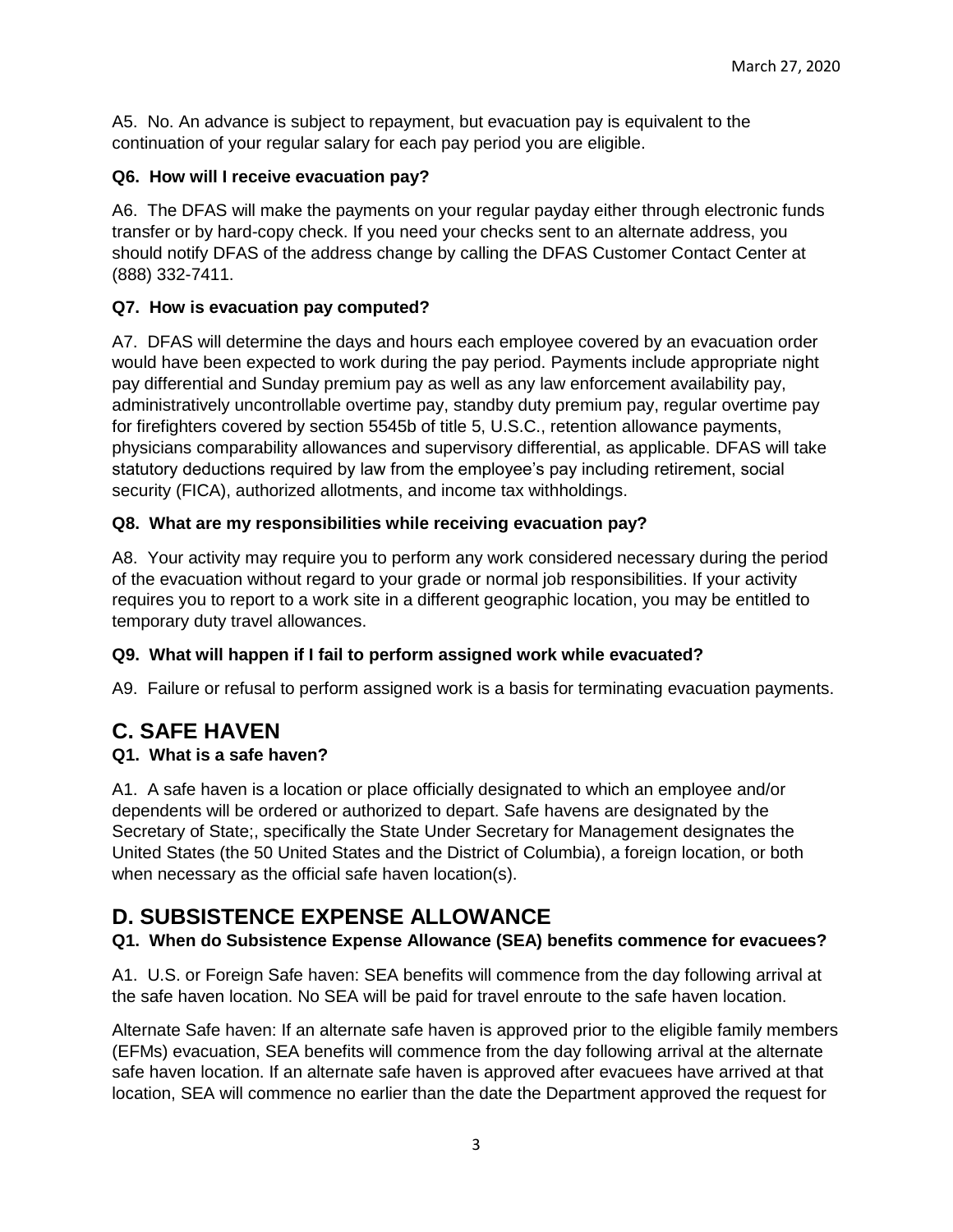the alternate safe haven. If the request for an alternate safe haven is denied, no SEA is authorized until the evacuee arrives at the U.S. or foreign safe haven.

#### **Q2. What is the maximum time period an employee may receive SEA payments?**

A2. An employee may receive SEA payments, up to a maximum of 180 days.

#### **Q3. What happens to an employee's allowances, post hardship differential and danger pay during the period of SEA payments?**

A3. Post hardship differential, danger pay and post (cost of living) allowance terminate as of the close of business on the day an employee commences travel under orders for emergency evacuation. "School at post" education allowance terminates without financial penalty. "School away from post" education allowance may continue until the end of the school year. Employees should check their earnings and leave statements for post hardship differential, danger pay and post (cost of living) allowance payments that should have been terminated. The employee is responsible for refunding any overpayments, which could become a debt.

#### **Q4. Do SEA payments stop while an evacuated employee is on temporary duty (TDY)? What happens to the employee's evacuated EFMs?**

A4. To meet the needs of the service, employees in evacuation status may be assigned TDY to another location. However, during the TDY period, when the employee is receiving TDY per diem, the payment of SEA for the individual is suspended, per DSSR 635(a). SEA may be resumed when the TDY ends.

EFMs at same U.S. safe haven as employee: If there are EFMs of this employee in evacuation status, one family member receiving SEA becomes the first evacuee and thus receives lodging per diem. The family is not disadvantaged since the total SEA benefit package is reduced by only one M&IE (meals and incidentals expense) allowance when the employee departs on TDY status.

#### **Q5. May employees and EFMs on home leave or on R&R receive SEA payments?**

A5. Employees and EFMs cannot receive SEA while on home leave or in R&R status. If away from post at the time of the evacuation order, the employee either must return to post or declare his/her intention to do so before any family member can qualify for evacuation benefits. Transportation may be authorized to the safe haven location. SEA may not commence for evacuees until each arrives at the authorized safe haven only after the employee has commenced official travel to the duty station (either to safe haven or return to post). Determination of the exact date may also in some circumstances depend on the date the employee or EFMs members were officially due to return to post.

#### **Q6. Upon termination of an evacuation order, is there a grace period for continuation of SEA until the day an evacuee returns to post? What if the employee is being transferred and not returning to post?**

A6. Upon termination of an evacuation order, an employee or EFM will continue to receive SEA for an automatic grace period of three (3) days except when the full 180 days has expired. For the employee not returning to post, only the three (3) days are allowed as long as he/she has not commenced travel under an assignment order to another duty location. For employees/family members returning to the evacuated post, an additional seven (7) days may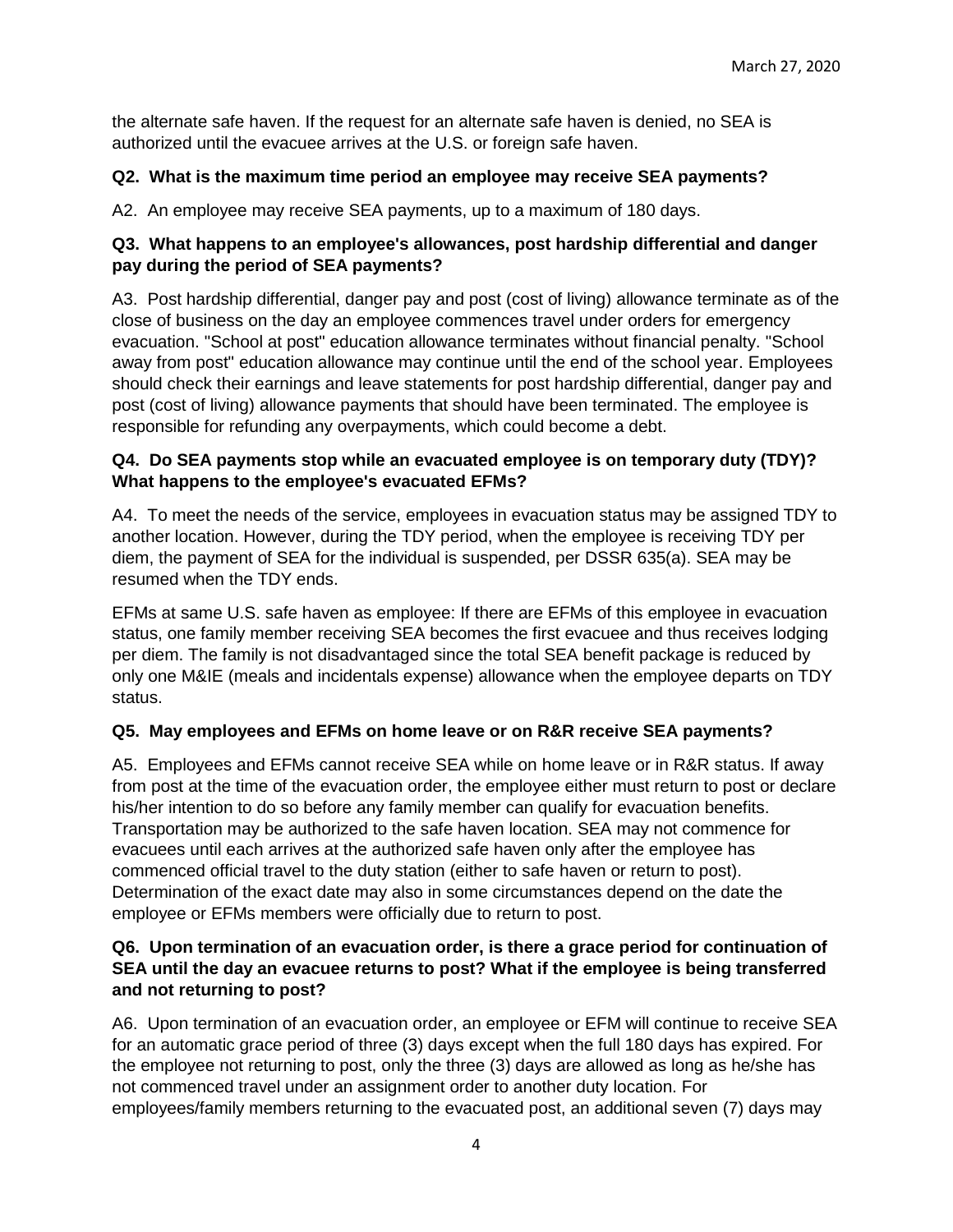be authorized due to transportation delays. Evacuees must provide a statement on their travel voucher justifying the additional seven (7) days required to arrange for return travel to post, such as airline reservations and air freight pick up. Other reasons of a personal nature do not qualify the evacuee for SEA for the additional days. Under no circumstance can SEA payments be made to exceed the 180-day "clock".

#### **Q7. Q: Is my nanny or caregiver eligible for SEA?**

A7. Unless the nanny or caregiver is an eligible family member (EFM), the answer is "no." However, he/she may be the designated representative who is named by an employee for the purpose of caring for, escorting, or receiving monetary payments on behalf of an EFM.

#### **Q8. How are SEA Payments determined?**

A8. Subsistence Expense Allowance (SEA) is based on the locality rate of the authorized safe haven and begins the day after arrival at the authorized safe haven location.

The regulations provide that SEA payments will be based on the per diem rate of the chosen U.S. safehaven location, however, DSSR 632.3 allows an agency to pay a lower rate if the authorizing officer determines that such lower rate would be more in keeping with necessary living expenses. For example, if an evacuee submits a lodging receipt at a location where the per diem rate is lower than their safehaven, reimbursement can be calculated not to exceed the per diem of the lodging location. A U.S. safehaven location for EFMs may be changed once during an evacuation and SEA payments will then be based on the new U.S. safehaven. However, any change in safehaven location is at the evacuee's personal expense, except when previously evacuated EFMs are allowed to rejoin their evacuated sponsor (the employee) in Washington, DC (or wherever his/her U.S. work assignment location is during evacuation). Employees and dependents are reimbursed according to a commercial (with lodging receipts) or non-commercial (without lodging receipts) rate, NTE 180 days.

For the first 30 days:

Commercial Rate (requires receipts for commercial lodging) – For the first evacuee, up to 100% (or up to 150% for special family compositions) of the lodging portion of the locality rate plus 100% M&IE. Each age 18 and older receives 100% M&IE. Each under the age of 18 receives 50% M&IE.

Non-Commercial Rate (receipts not required) – For the first evacuee, a flat rate of 10% of the lodging portion of the locality rate plus 100% M&IE. Each age 18 and older receives 100% M&IE. Each under the age of 18 receives 50% M&IE.

For days 31 through 180:

Commercial Rate (requires receipts for commercial lodging) – For the first evacuee, up to 100% (or up to 150% for special family compositions) of the lodging portion of the locality rate plus 80% M&IE. Each age 18 and older receives 80% M&IE. Each under the age of 18 receives 40% M&IE.

Non-Commercial Rate (receipts not required) – For the first evacuee, a flat amount of 80% of M&IE. Each age 18 and older receives 80% M&IE. Each under the age of 18 receives 40% M&IE.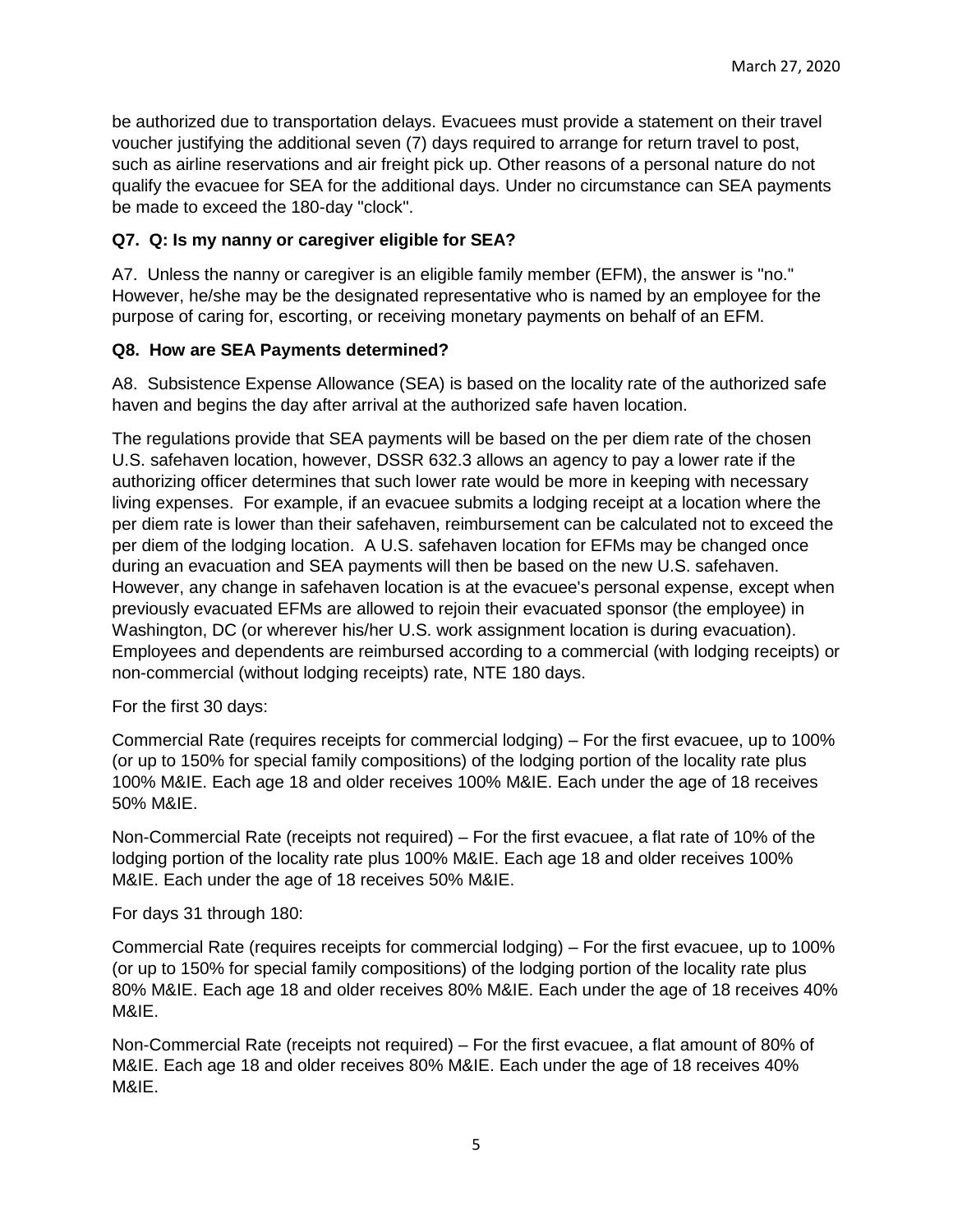Employees in a paid leave status who are away from the post when the evacuation order is issued should immediately notify post of intention to return to work status to become eligible for SEA at the designated safe haven. The employee either returns to the PDS immediately or receives authorization to report to the official safe haven, or to a temporary duty station. SEA may not be paid to any evacuee authorized to receive travel per diem. SEA continues for employees/dependents while an employee in ordered/authorized departure status takes annual or sick leave. An employee in Leave Without Pay (LWOP) status is not eligible for SEA unless evacuated as a dependent.

#### **Q9. When are SEA payments terminated?**

A9. Entitlement to SEA payments ends on the earliest of the following dates:

- the date the employee commences travel under an assignment order to another duty station outside the evacuation area;
- the effective date of transfer when the employee is already at the post to which transferred;
- the date of separation;
- the date specified by the head of agency;
- 180 days after the evacuation order is issued; or
- the date the evacuee commences return travel to post.

When a departure (evacuation) order is terminated and evacuees are allowed to return to post, entitlement to SEA payments ends on the day that return to post is authorized. Normally a grace period of three, not to exceed ten days, is granted during which SEA may continue to be paid while an evacuee is making arrangements to return to post. The grace period taken must be justified on the employee's travel voucher (i.e. that the extra days were necessary to arrange return to post). SEA payments are limited to 180 days, the grace period included.

#### **Q10. What happens after an evacuation has terminated and the post becomes unaccompanied, meaning family members can no longer go to post?**

A10. Employees whose EFMs are in temporary commercial lodging should apply for Transitional Separate Maintenance Allowance (SMA). Employees whose EFMs have been in non-commercial lodging should apply for Involuntary SMA. In lieu of Involuntary SMA for children in grades K-12, employees may consider the "away from post" education allowance option. Since SMA payments cannot be made retroactively, the employee should submit Standard Form (SF) 1190 to his/her agency appropriate authorizing official requesting SMA before the evacuation ends in order to take advantage of these benefits.

## <span id="page-5-0"></span>**E. TRAVEL ALLOWANCES**

#### **Q1. Are evacuated employees and/or EFMs granted unaccompanied air baggage (UAB) for their departure from post?**

A1. Yes, employees/EFMs are allowed UAB, as follows: Dependents may ship up to 350 lbs of unaccompanied baggage per dependent age 12 or older and 175 lbs per child under age 12 up to a total of 1,000 lbs. If dependents are unable to ship unaccompanied baggage by air freight because of circumstances beyond the dependent's control, an air freight replacement allowance may be authorized to help defray the cost of items ordinarily shipped that must be purchased.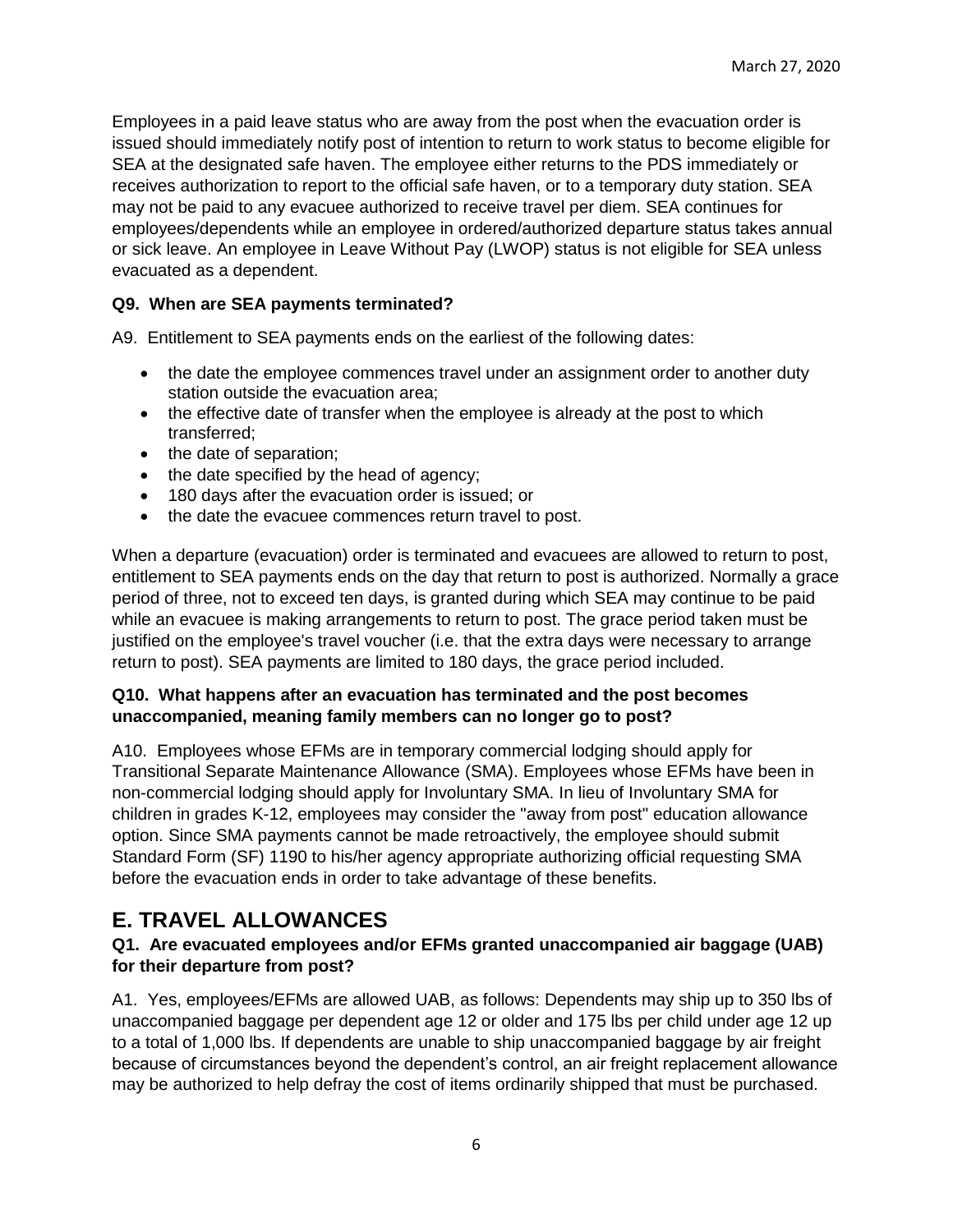The flat amounts per family are \$250 for an individual, \$450 for a family of two and \$600 (total) for a family of three or more.

## <span id="page-6-0"></span>**F. EDUCATIONAL TRAVEL**

### **Q1. What happens to the educational travel?**

A1. Educational travel eligibility continues, and the designated safe haven replaces the foreign post as the destination from school.

### <span id="page-6-1"></span>**G TRANSITIONAL SEPARATE MAINTENANCE ALLOWANCE (TMSA) Q1. What is a Transitional Separate Maintenance Allowance?**

A1. TSMA may be granted to an employee whose family members temporarily occupy commercial quarters following termination of an evacuation or in connection with an unaccompanied assignment following termination of an evacuation and conversion of a post to an unaccompanied status.

### **Q2. How are TSMA payments initiated, received, and then terminated?**

A2. An employee submits a SF-1190 that is processed and approved. Payments are made to the employee by payroll and continue until the employee submits an SF-1190 requesting termination of the allowance. The employee should submit this termination notice upon the initial occurrence of any of the following events:

- the date the employee commences travel under transfer orders from the evacuated post or the date of transfer if no travel is to occur under the transfer orders;
- the final day of the authorized period of the TSMA;
- the date the complete HHE shipment is received by the employee's family members;
- the date the family members occupy non-commercial quarters; or
- the date the family members occupy permanent quarters.

## <span id="page-6-2"></span>**H. SINGLE PARENTS / MARRIED COUPLE EMPLOYEES/DOMESTIC PARTNERSHIP EMPLOYEES**

#### **Q1. When married couple employees or domestic partnership employees depart post on evacuation orders, how are their SEA payments determined?**

A1. Employees will each receive evacuation benefits not to exceed an employee's eligibility, but without duplication of benefits for family members on their orders. Both employees are considered to be the first evacuee. (This is based on married couple employees' or domestic partnership employees' eligibility for all other allowances, including transfer allowances and temporary lodging, on a per person employee basis. However, only 50% of the lodging allowance is granted for each employee if the employees are sharing lodging.)

#### **Q2. In the case of married couple employees or domestic partnership employees with EFM children and only one parent/employee is being evacuated, on whose orders should the evacuated children be placed?**

A2. EFM children should be evacuated under the name of the employee who lists them for allowances and benefits at post.